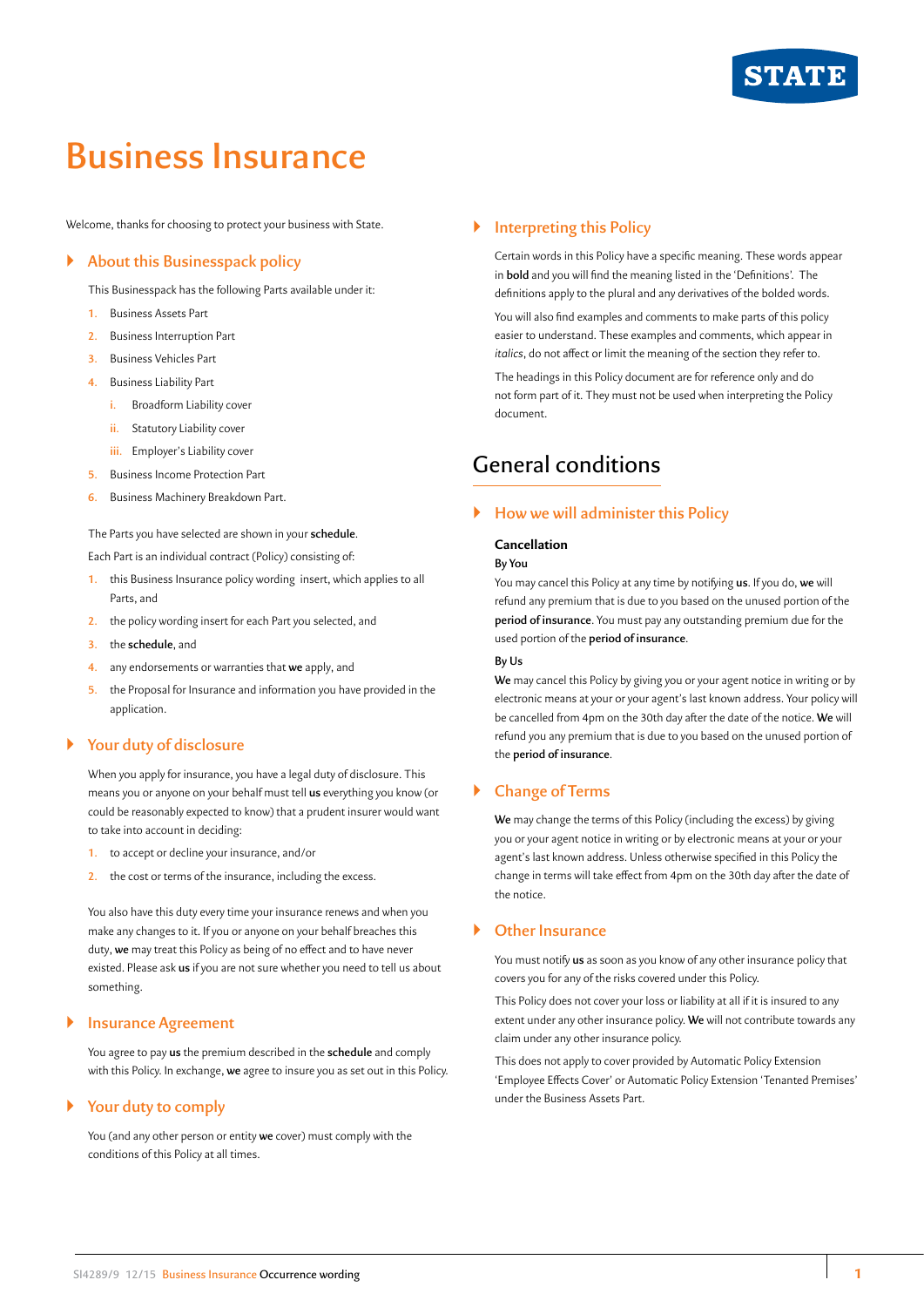# ` **Interests of other Parties**

If **we** are advised of any party having a financial interest over your insured property, **we** may pay part or all of any valid claim proceeds to that party to the extent of their interest. This will form part of **our** obligations to you under this Policy. You consent to **us** transferring your relevant personal information to that party.

Any party, who is recorded as having a financial interest under this Policy, is not covered by this Policy and does not have rights to claim under this Policy.

#### ` **Separate Insurance**

If more than one person or entity is named as 'Insured' in the **schedule**, then all the parties are insured separately (as though a separate Policy had been issued to each person/entity).

However, the sum insured and any sub limit in this Policy will apply to the aggregate of all amounts payable to all insureds for any event.

# ` **Premium Payment Options**

You may choose either an annual or a monthly renewable contract.

If you have elected a monthly renewable contract, then:

- **1.** you must pay by direct debit using the Direct Debit Authority **we** require, and
- **2.** the Policy is for the initial **period of insurance** stated in the **schedule**, and
- **3.** the Policy will be renewed for further monthly periods of insurance upon receipt of the renewal premium due under the Deduction Authority.
- **4.** the Policy terms, including the premium, will be reviewed on the anniversary date stated in the **schedule**.

### ` **Laws and Acts that Govern this Policy**

#### **Governing Law and Jurisdiction**

The law of New Zealand applies to this Policy and the New Zealand Courts have exclusive jurisdiction.

#### **Legislation Changes**

Any reference to any Act of Parliament or subordinate rules referred to in this Policy includes any amendments made or substitutions to that law.

#### **Insurance Law Reform Acts**

The exclusions and conditions in this Policy are subject to your rights under the Insurance Law Reform Act 1977 and Insurance Law Reform Act 1985.

#### ` **Currency**

All sums in this Policy are specified in New Zealand dollars unless stated otherwise.

# ` **Goods and Services Tax**

Where GST is recoverable by **us** under the Goods and Services Tax Act 1985:

- **1.** all sums insured exclude GST, and
- **2.** all sub limits exclude GST, and
- **3.** all excesses include GST, and
- **4.** GST will be added, where applicable, to claim payments.

# Your obligations

### ` **Breach of Any Condition**

If:

- **1.** you, or
- **2.** any other person or entity **we** cover under this Policy, or
- **3.** anyone acting on your behalf,
- breaches any of the terms and/or conditions of this Policy, **we** may:
- **a.** decline your claim either in whole or in part, and/or
- **b.** declare either this Policy or all insurance you have with **us** to be of no effect from the date of the breach.

#### ` **True statements and answers**

True statements and answers must be given , whether by you or any other person, when you:

- **a.** apply for this insurance, and/or
- **b.** notify **us** regarding any change in circumstances, and/or
- **c.** make any claim under this Policy, and provide any further communication regarding the claim.

#### ` **Reasonable Care**

You must take reasonable care at all times to avoid circumstances that could result in a claim. Your claim will not be covered if you are reckless or grossly irresponsible.

### ` **Change in Circumstances**

You must notify **us** immediately if, after **we** have accepted your application for this Policy, there is a material:

- **1.** increase in the risk covered, or
- **2.** alteration of the risk covered.

Once you have told **us** of the change, **we** may cancel or alter the premium and/or terms of this policy.

If you fail to notify **us** about a change in the risk insured, **we** may:

- **a.** declare this policy unenforceable, and/or
- **b.** decline any subsequent claim either in whole or in part.

These actions will be taken from the date you knew, or ought to have known, of the increase or alteration in the risk insured.

*Information is 'material' where we would have made different decisions about either:*

- *a. accepting your insurance, or*
- *b. setting the terms of your insurance,*

*if we had known that information. If in any doubt, notify us anyway. The 'risk covered' refers to both:*

- *a. the actual property or liabilities insured, and*
- *b. you or other persons covered by this Policy.*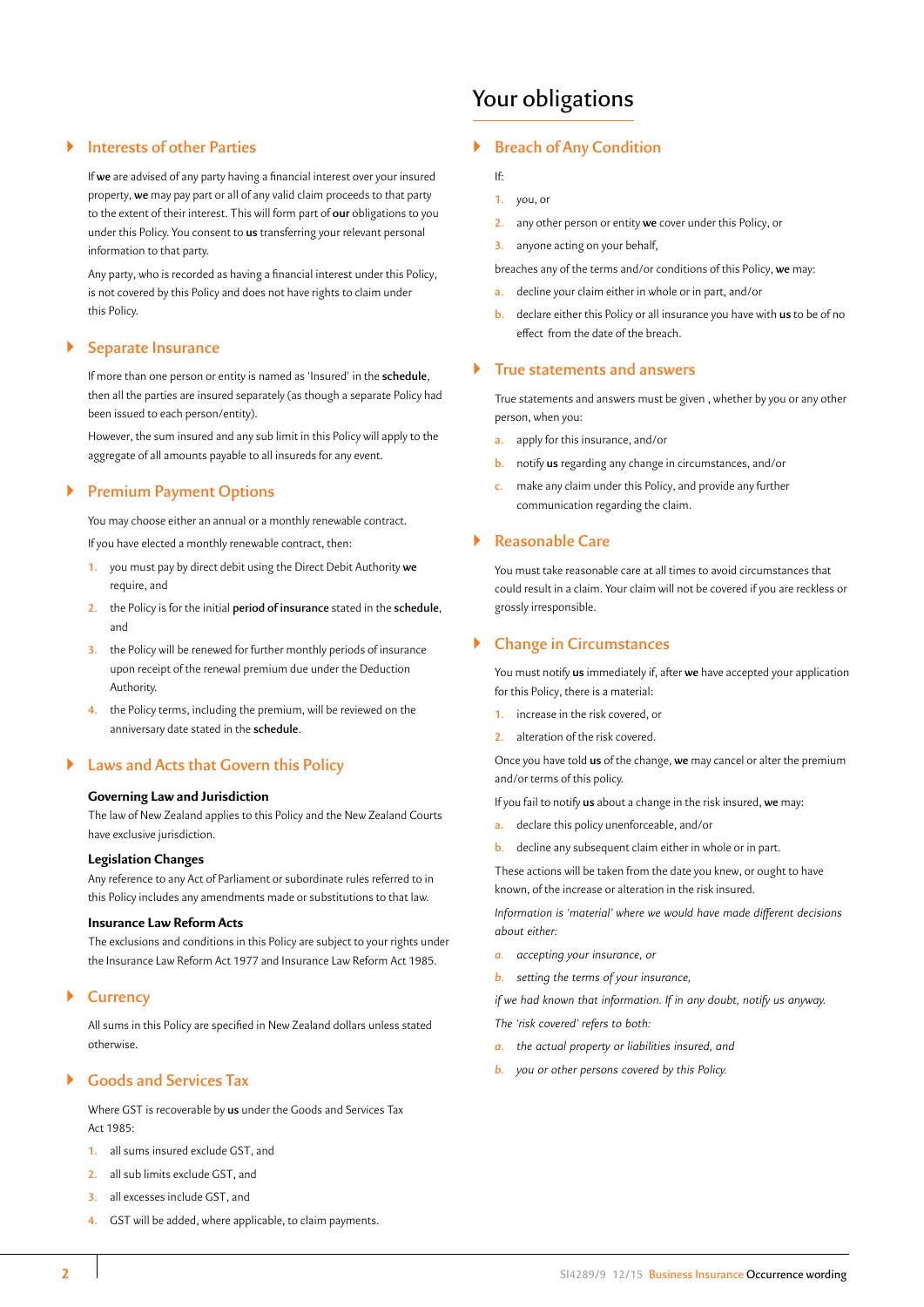# ` **What you must do**

If anything happens that may lead to a claim under this Policy, you must:

- **1.** take all reasonable steps to minimise the claim and prevent any further loss, expense or liability, and
- **2.** not admit you are liable or do or say anything that may prejudice **our** ability to defend the claim against you or take recovery action in your name, and
- **3.** tell **us** immediately, and
- **4.** notify the police as soon as possible if you think any loss was caused by an illegal act, and
- **5.** give **us** free access to examine and assess the claim, and
- **6.** allow **us** to examine the insured property before any repairs are started, and
- **7.** not destroy or dispose of anything that is or could be part of a claim, and
- **8.** send to **us** as soon as possible anything you receive from anyone about a claim or possible claim against you, and
- **9.** give **us** any information or help that **we** ask for, and
- **10.** complete a claim form or statutory declaration to confirm the claim if **we** request it, and
- **11.** consent to your personal information, in connection with the claim, being:
	- **a.** disclosed to **us**, and
	- **b.** transferred to the Insurance Claims Register Limited.

#### ` **What you must obtain our agreement to do**

You must obtain **our** agreement before you:

- **1.** incur any expenses in connection with any claim under this Policy, or
- **2.** negotiate, pay, settle, admit or deny any claim against you, or
- **3.** do anything that may prejudice **our** rights of recovery.

# ` **Be truthful**

If your claim is dishonest or fraudulent in any way, **we** may:

- **1.** decline your claim either in whole or in part, and/or
- **2.** declare either this Policy or all insurance you have with **us** to be of no effect from the date of the dishonest or fraudulent act.

This is at **our** sole discretion.

# ` **Actions we may take**

#### **Subrogation**

Once **we** have accepted any part of your claim under this Policy, **we** may assume your legal right of recovery. If **we** initiate a recovery **we** will include your excess, and any other uninsured losses suffered by you. Where **we** do this, you agree to pay your proportional share of the recovery costs, and subsequently the proceeds of the recovery will be shared on the same proportional basis, except that **we** will reimburse your excess first.

You must fully co-operate with any recovery process. If you do not, **we** may recover from you the amount paid in relation to the claim.

#### **Recoveries**

If any property that **we** have paid a claim for is later found or recovered, you must tell **us** immediately and hand it over to **us** if **we** request it. **We** have the right to keep any property that **we** have paid a claim for under this Policy, including any proceeds if it is sold.

#### **Reparation**

If any person is ordered to make reparation to you for loss to any property that **we** have paid a claim under this Policy for, then you must tell **us**. Any payments received, must first reimburse **our** claims payment up to the amount of any reparation received.

#### **Salvage**

In settling any claim **we** may deal with any salvage in a reasonable manner.

#### ` **Excess**

The excess is the first amount you must contribute towards the cost of a claim. The Excess applicable is either stated in each policy wording insert and/or shown in the **schedule**. This amount will be deducted from the amount payable in respect of each happening.

This does not apply to the Business Liability Part, which has its own separate Excess clauses in the Broadform, Employer's and Statutory Liability policy wordings.

#### ` **Inspection**

**We** may inspect any item insured under this Policy at any reasonable time and you must provide such information as may be reasonably required by **us** in relation to the subject of this insurance. Neither this Condition nor any inspection performed by **us**, nor any report arising from such an inspection, shall be regarded as an undertaking by **us** to determine or warrant that any operations or premises are safe.